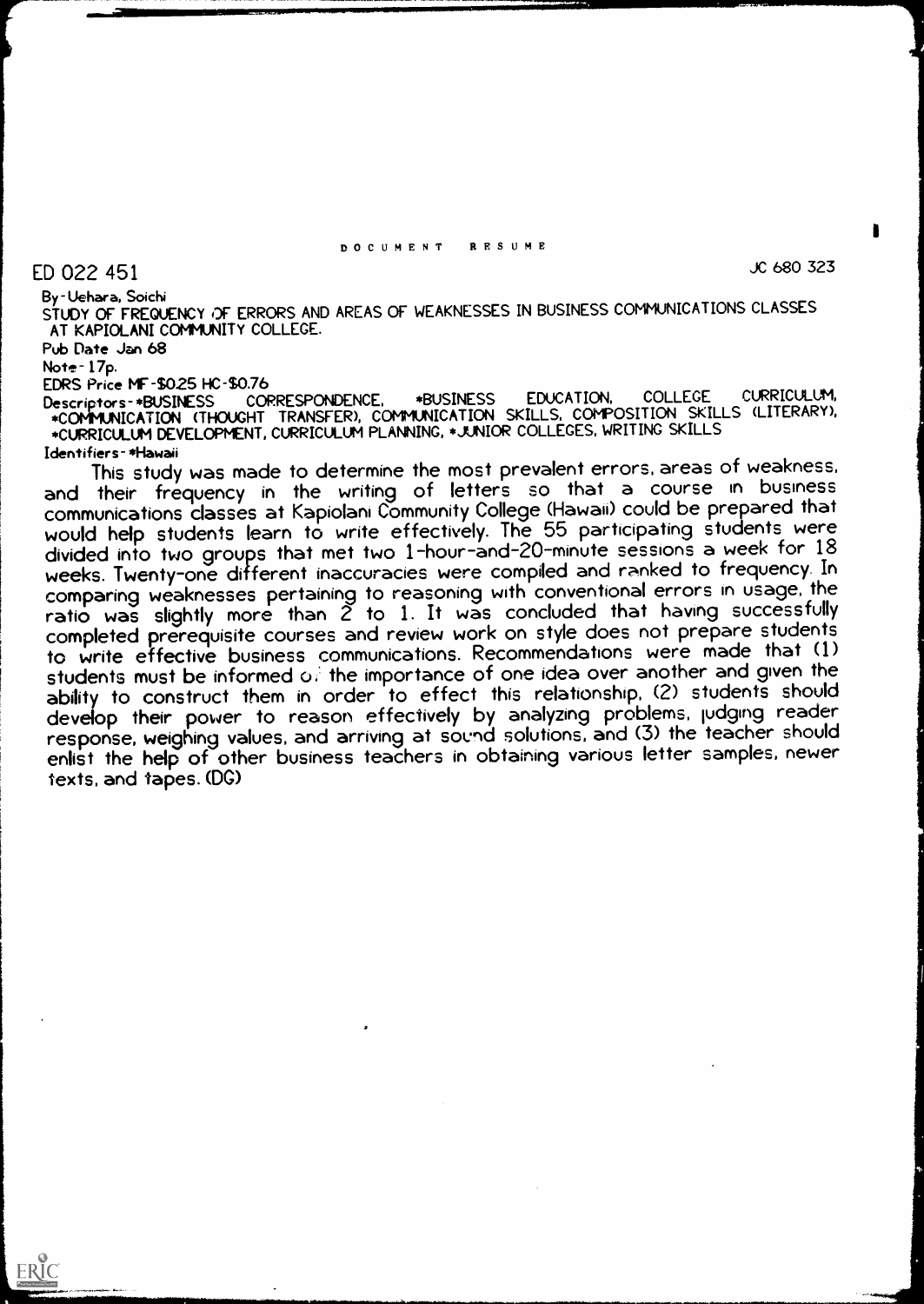# U.S. DEPARTMENT OF HEALTH, EDUCATION & WELFARE OFFICE OF EDUCATION

THIS DOCUMENT HAS BEEN REPRODUCED EXACTLY AS RECEIVED FROM THE PERSON OR ORGANIZATION ORIGINATING IT. POINTS OF VIEW OR OPINIONS STATED DO NOT NECESSARILY REPRESENT OFFICIAL OFFICE OF EDUCATION POSITION OR POLICY.

STUDY OF FREQUENCY OF ERRORS AND AREAS OF WEAKNESSES IN BUSINESS COMMUNICATIONS CLASSES AT KAPIOLANI COMMUNITY COLLEGE

Soichi Uehara

January, 1968

 $|\omega|$  $\Omega$ 08921 ERIC

**Partners**  $\mathbf{S}$  $\pm$  $\sim$ 

**EUD27** 

 $\mathbf{k}$  $\mathbf{Q}(\mathbf{r})$  $\pmb{i}$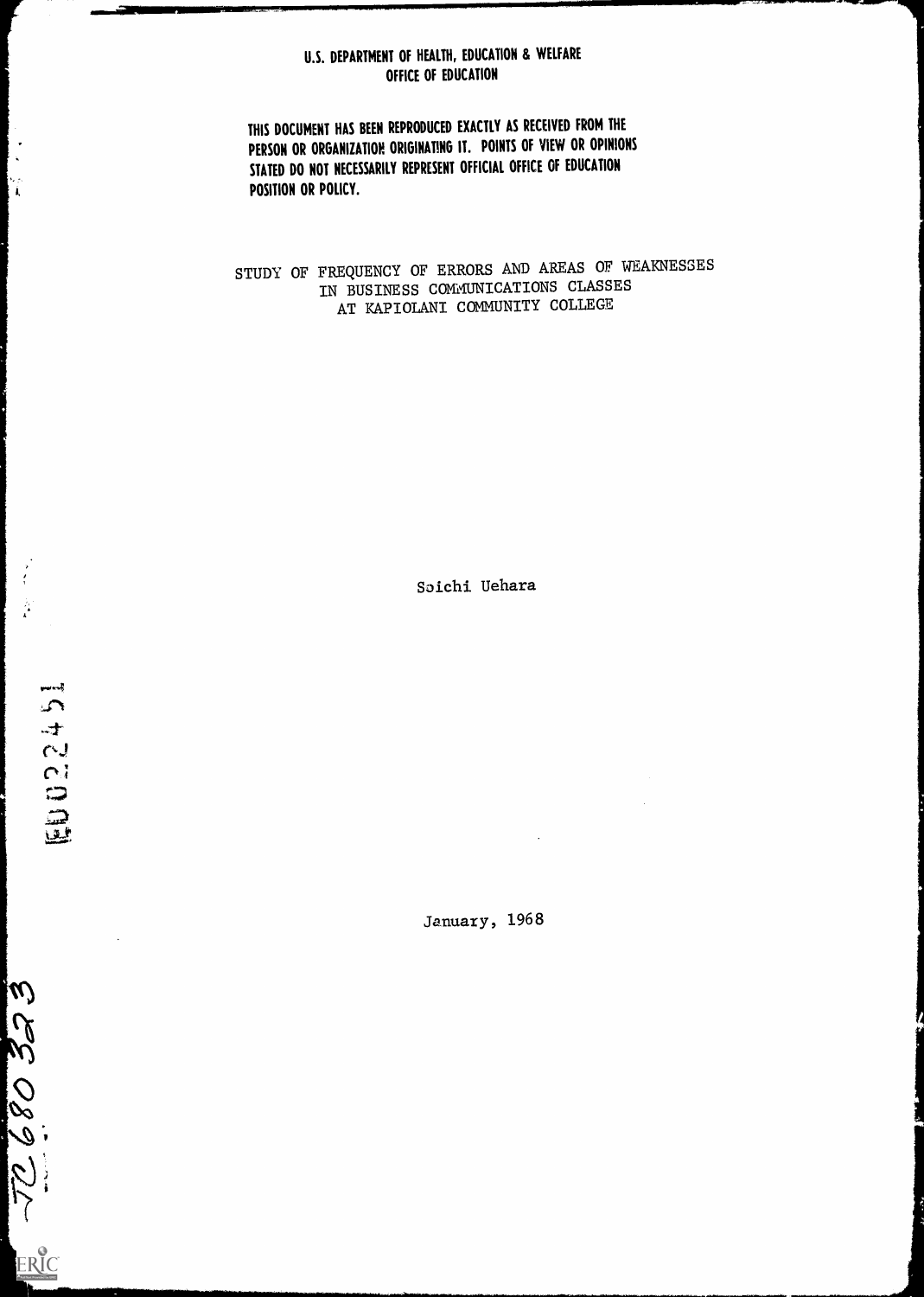# CONFIGHTS

 $\left| \cdot \right|$ 

h<br>|-Ļ.

 $\bullet$  .

 $\ddot{\phantom{a}}$  $\bullet$ 

 $\mathbf{A}^{\prime}$ 

 $\ddot{\bullet}$ 

ERIC

 $\ddot{\phantom{a}}$ 

 $\bullet$ 

| SECTION I-The Problem                                                                                                                                                                            | l<br>$\frac{1}{1}$                                                                               |
|--------------------------------------------------------------------------------------------------------------------------------------------------------------------------------------------------|--------------------------------------------------------------------------------------------------|
| SECTION II--Procedures<br>Composition of Classes                                                                                                                                                 | $\boldsymbol{z}$<br>$\frac{2}{3}$<br>$\overline{4}$                                              |
| SECTION III--Presentation of Data and Interpretation<br>stercotyped or Weak Endings                                                                                                              | 6<br>$\acute{o}$<br>$\overline{q}$<br>$\overline{7}$<br>$\mathbb{S}$<br>$\overleftrightarrow{c}$ |
| The L--requency of Errors and Weaknesses                                                                                                                                                         | -9                                                                                               |
| TABLE II--Relationship of Weaknesses Pertaining to<br>Reasoning to Errors in Grammar and Usage $\cdots \cdots \cdots 11$                                                                         |                                                                                                  |
| SECTION IV--Conclusions and Recommendations                                                                                                                                                      | 12<br>12<br>12                                                                                   |
| SECTION V--Addenda<br>TABLE III--Letter Submission by Each Class  15<br>$\text{Siblic}$ raphy $\ldots$ , $\ldots$ , $\ldots$ , $\ldots$ , $\ldots$ , $\ldots$ , $\ldots$ , $\ldots$ , $\ldots$ , | 15                                                                                               |

 $Pa_{\odot}$ e

 $\sim$ 

 $\hat{\mathcal{A}}$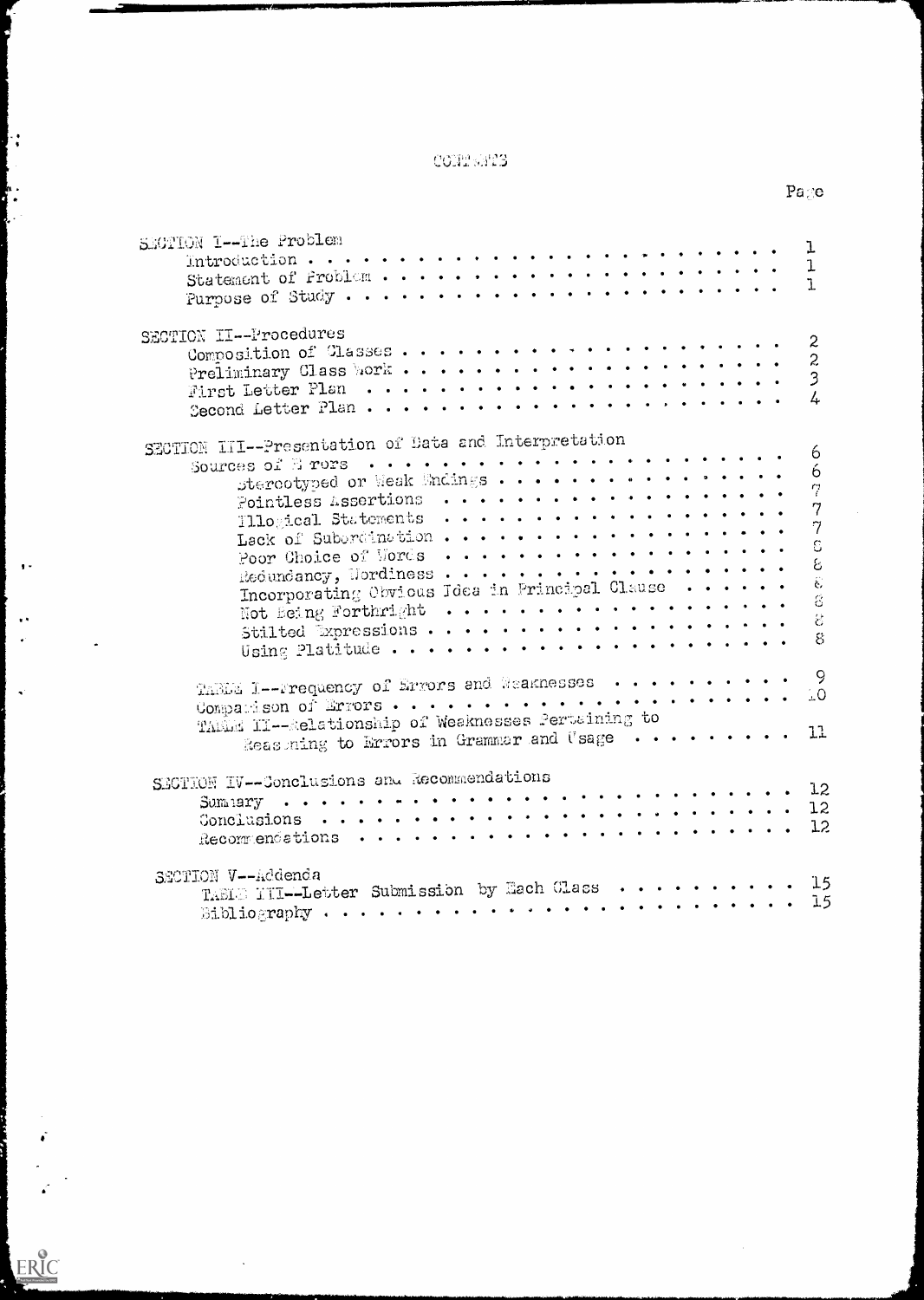#### Section I

#### THE PROBLEM

## Introduction

۰,

If to a field commander before he engages his enemy "to be forewarned is to be forearmed," then to an instructor of business communications to know beforehand his students' weaknesses in written English is to become a more effective instructor.

# Statement of Problem

For usually to the instructor are given only a course outline and an accompanying text. However, as most instructors have come to realize, such an outline embraces only the units to be covered within the scope of the course. The assumption made here is that the students have already mastered the art of selecting ideas and developing them into an effective business letter.

Even if a chapter or two on review of some of the general principles of style and structure are given, these, too, do not deal with the real areas of weaknesses that must first be overcome before the writing of all kinds of business letters and reports can be taught.

As it actually is, the filling in of these gaps of student needs runs concurrently with every unit throughout the course; thus it disrupts continuity and results in the loss of valuable time.

#### Purpose of Study

The objective of this study is to compile a list of the kinds of errors and areas of weaknesses and their frequency so that a course of study and instructional materials can be prepared that will more realistically dovetail the needs of students in learning to write effective business communications.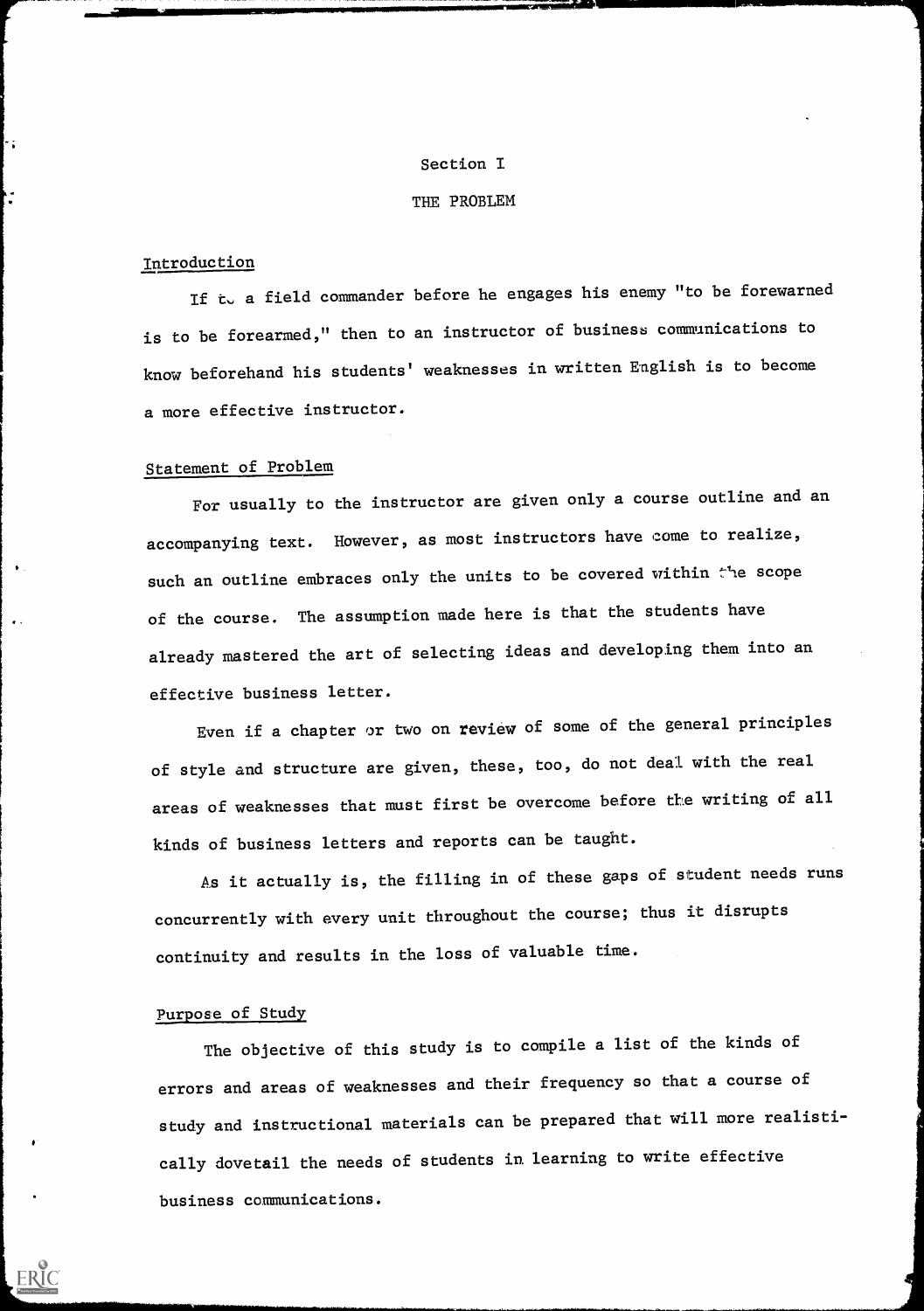# Section II

## PROGEDURES

# Composition of Classes

Of the 55 students participating in this study,  $48$  were Associate of Science degree candidates in secretarial science (64 units). And seven were certificate program students in stenography  $(48 \text{ units})$ . (Three students dropped out; however they did not in any way affect this study, since they withdrew before the end of the second week.) All, except one, had successfully passed the prerequisite English 20, Essentials of Written English, a course in functional grammar and the mechanics of writing with emphasis on writing effective sentences, and English 21, Basic Composition, an expository writing course. Since the only transfer student from the 4-year Manoa campus, had had two semesters of freshman composition and had passed this course with a "C" average, her English 20 and 21 requirements were waived.

The 55 students were divided into two classes--27 in one and 28 in the other--and met twice a week for one hour and 20 minutes each session.

This is an 18-week course.

## Preliminary Class Work

During the first week, communication theory, management requirements, and pyschology of business communication were studied. During the second and third weeks, review of writing style, word choice, sentence structure, paragraph construction, and conventions of grammar, spelling, and punctuation were covered.

These were taken as ample review work by the authors of the text and also allowed for by the course outline.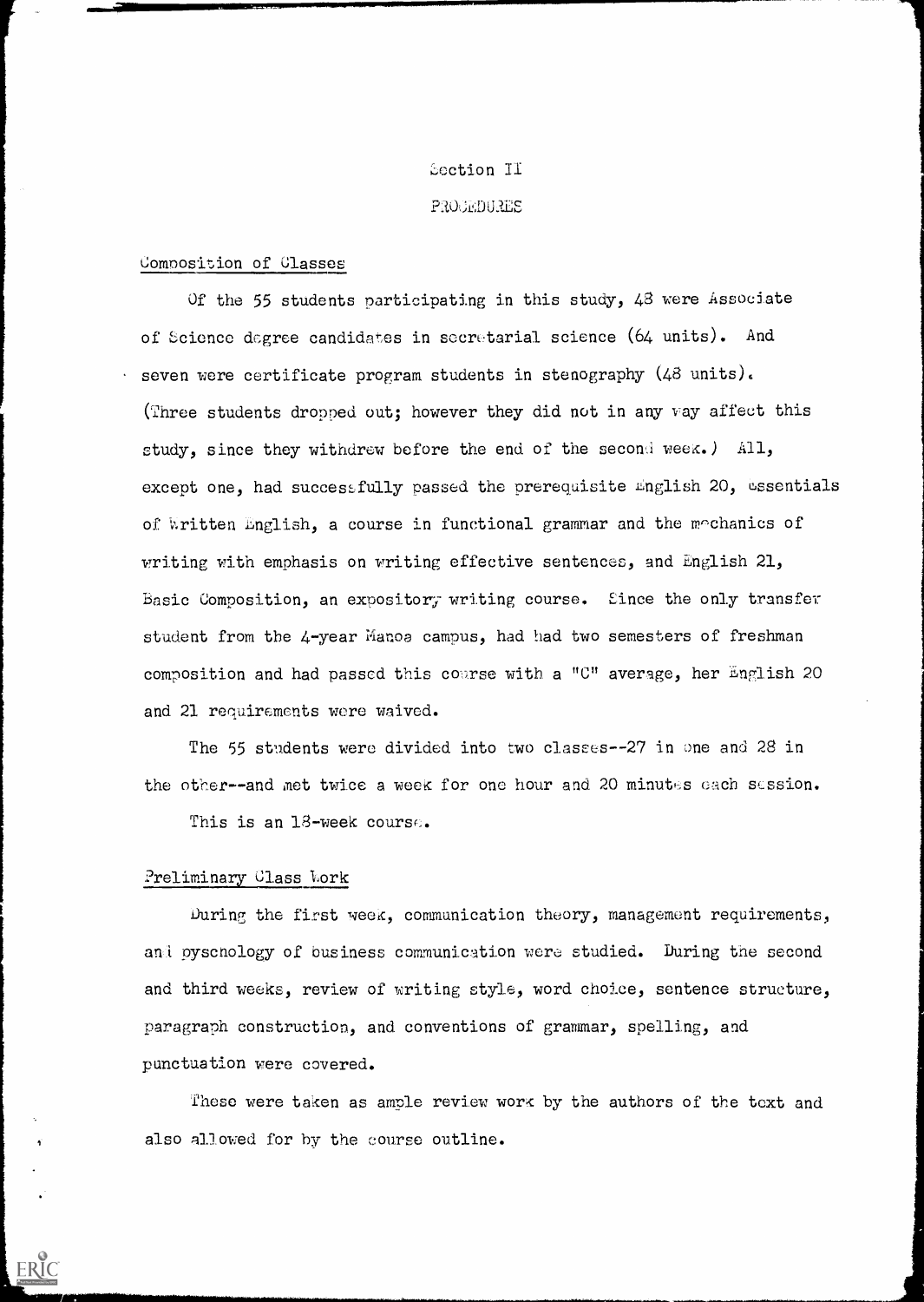Following this two-week introductory and review work, a general approach to writing a business letter was begun. In this unit, lectures, discussions, and writing problems were directed at developing an optimistic business attitude, emphasizing the positive, and Chinking in terms of reader interest and point of view. Additional work in avoiding platitudes, using specific language and writing effective beginning and ending sentences were taken and practice sessions held. In concluding this unit, how all of these factors were evident in writing three of the basic letter plans: the reader will be pleased (to say yes), reader will be displeased (to say no), and the reader will be neither pleased or displeased (to persuade) was shown and more practice writing sessions given.

## First Letter Plan

If

 $\ddot{\cdot}$ 

 $\ddot{\phantom{1}}$ 

Then, to take each of these letter plans in detail, the class first started on the routine or yes plan in detail. After a week of practice in writing parts of this letter, they contributed ideas with the instructor writing them on the board to compose a full-length letter. This cooperative effort was followed by having each student write two letters out of class. At the session immediately following an out-of-class assignment, the papers were first collected, then 12 - 15 samples were projected on a screen with an overhead opaque projector and a critical analysis was made by students as well as the instructor. Finally, the instructor's version was projected and explained how it met the requirements of the assignment.

For the first two letter samples the following plan for a routine request was followed:

3.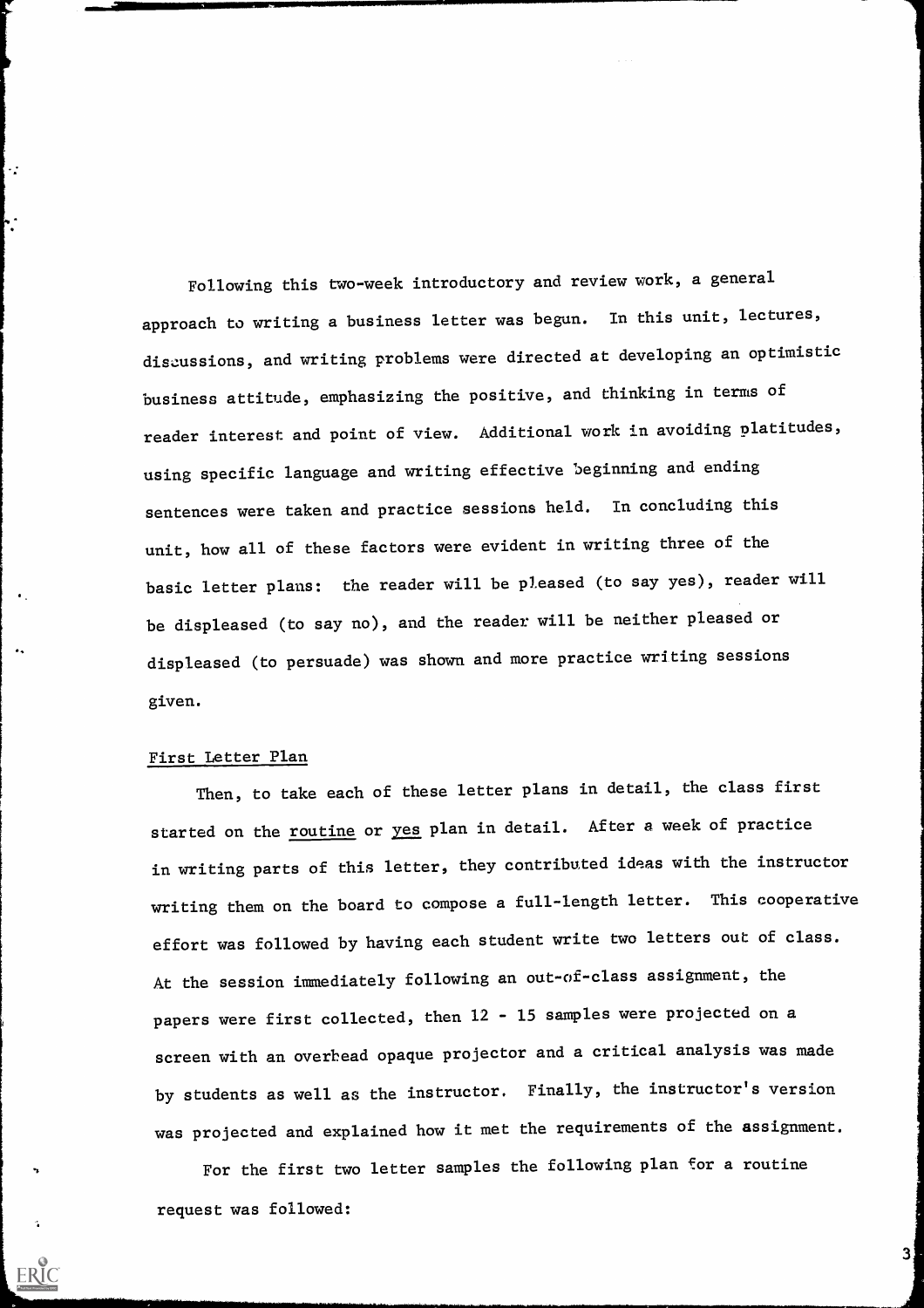- 1. nake major request in first sentence.
- 2. Follow major request with details that will explain reason for request.
- 3. Close with forward look to reader's next step.<sup>1</sup>

The third, which was also written out of class, was collected as the first of three samples for this project.

The following week another letter was assigned and collected as the second set of samples for this study. After this fourth attempt, a letter was written in class as part of an examination for this unit. Inasmuch as this letter was part of an announced examination, it was not included in the compilation.

## Second Letter Plan

While the routine letter was quite easily mastered by most for both form and content, the refusal letter proved to be more difficult. For one thing, unlike the routine letter plan, the ideas had to be presented inductively rather than deductively. For another, writing in a psychologically palatable manner did not come easily to most. For still another, the stop 1 to present an idea favorable, or at least neutral to the reader, as shown in the following plan, was extremely difficult for all:

- 1. Begin with thought upon which reader and writer can agree with something favorable to reader or at least with a neutral idea.
- 2. Lead naturally into discussion of reasons bebind refusal.
- 3. Give reasons for refusals in impersonal language.

 $1$ Himstreet and Baty, Business Communications, Second mattion, p. 165.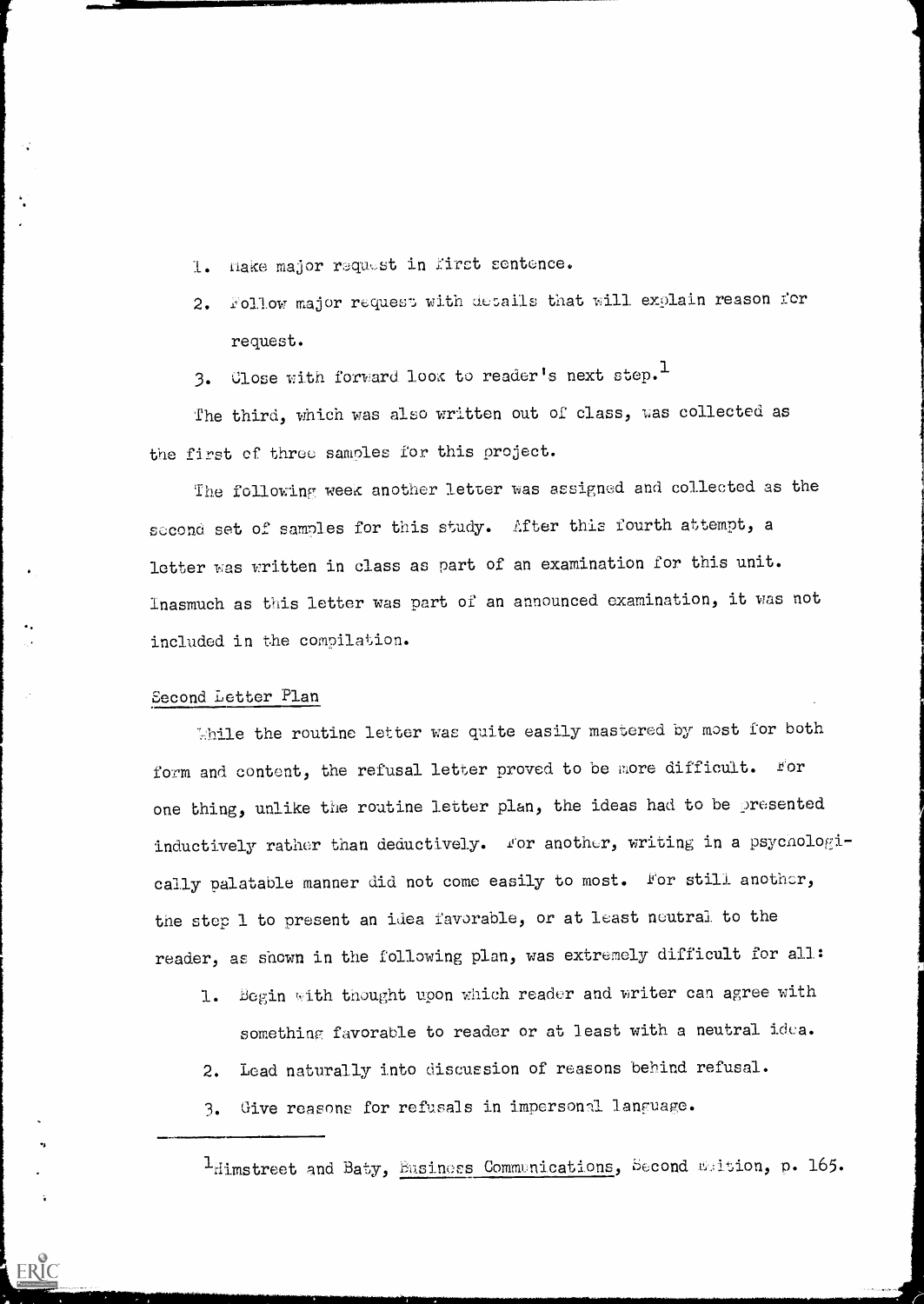4. )e-emohasize the "no" if saying it is necessarY.

5. Give alternatives or use resale or sales promotion bid.

6. Close optimistically.<sup>2</sup>

 $\frac{1}{2}$ 

ERIC

۰.

As with the routine letter, each step in the foregoing plan was thoroughly discussed and samples of letters with marginal notes explaining how each step was written were projected on the screen. The students were then asked to write a letter out of class.

This was collected for the third and final set for this project. It should be added here that for none of the letters were restrictions on minimum or maximum numoer of words imposed. Rather, the suggestions given to students emphasized only the need to weigh, select, and use the necessary facts of the problems to accomplish the purpose of the letter.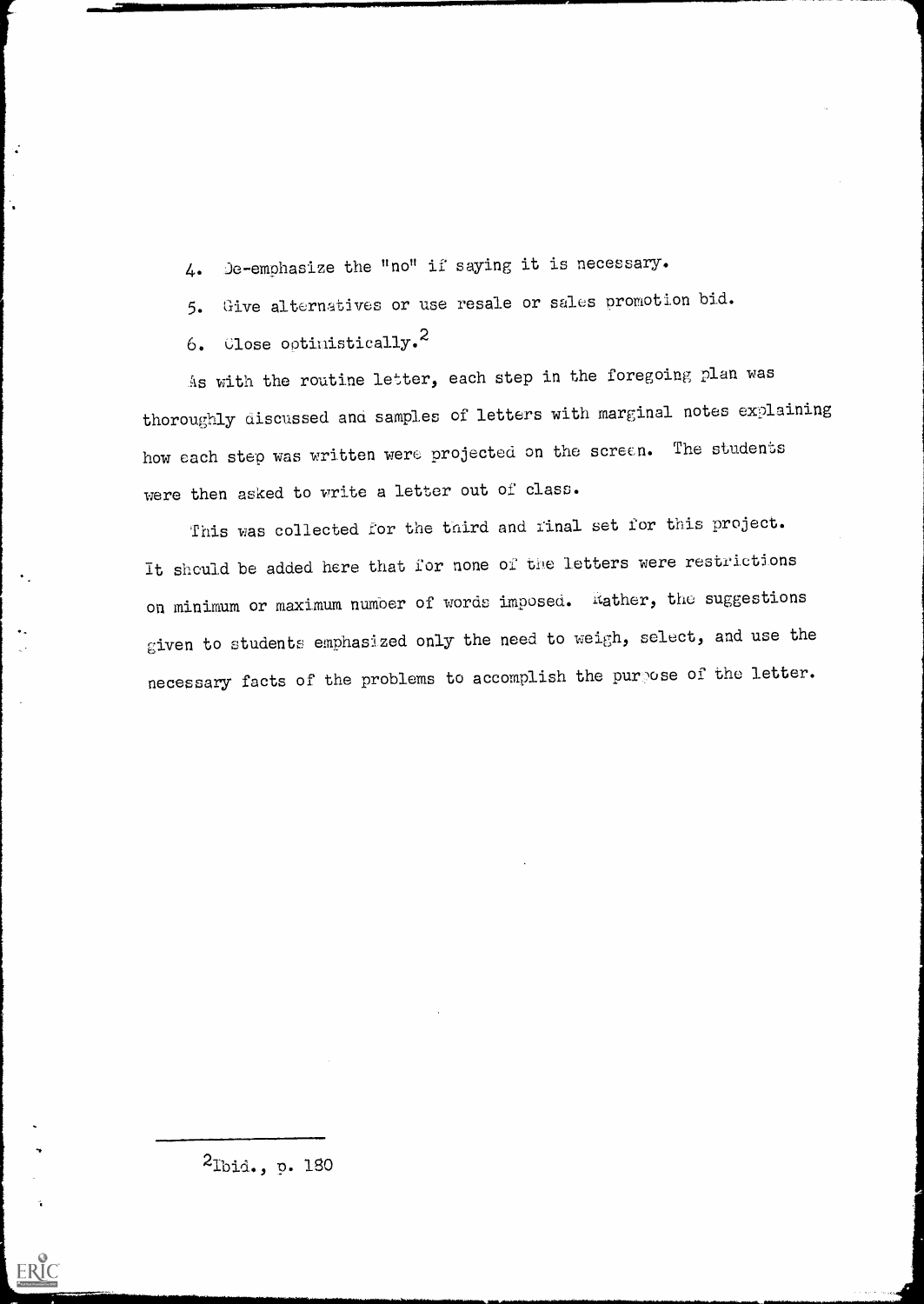## Section III

# PRESENTATION OF DATA AND INTERPRETENT

## Sources of Errors

×.

 $\boldsymbol{\delta}$ 

ERIC

As soon as each set of the three letters was collected, the errors were categorized and compiled. The same procedure was followed for the other two sets. The letters were as follows:

Letter 1, written to Wiggins Insurance Company asking for  $*27$ reimbursement. This amount was paid to the family physician for treatment of injury to finger.

Letter 2, another routine letter to  $\tilde{v}$  ilson Furniture Company requesting credit purchase of  $2,000$  worth of furniture for new home. Payment was to be made six months later when crops and livestock were bo be sold.

Letter 3, a letter of refusal written to Mr. Calvin West, who had bought 6-volt "trouble light" but had burned it out by using it on his 12-volt car battery. It denied Mr. West's request for exchange with 12-volt light.

The errors and areas of weaknesses, their frequency and percentage of occurrences are presented in Table  $I$ , page  $9$ .

Examples of the errors and weaknesses, not of the conventional grammar and usage errors follow:

# Stereotyped or Weak Endings:

We shall appreciate hearing from you soon concerning this matter. May we hear from you soon. We would be looking forward to seeing you again soon. le will credit your account for merchandise received.

When these examples were labeled as weak and hackneyed, students retorted that letters dictated in shorthand classes and typed in typing class s contained too often these same weaknesses.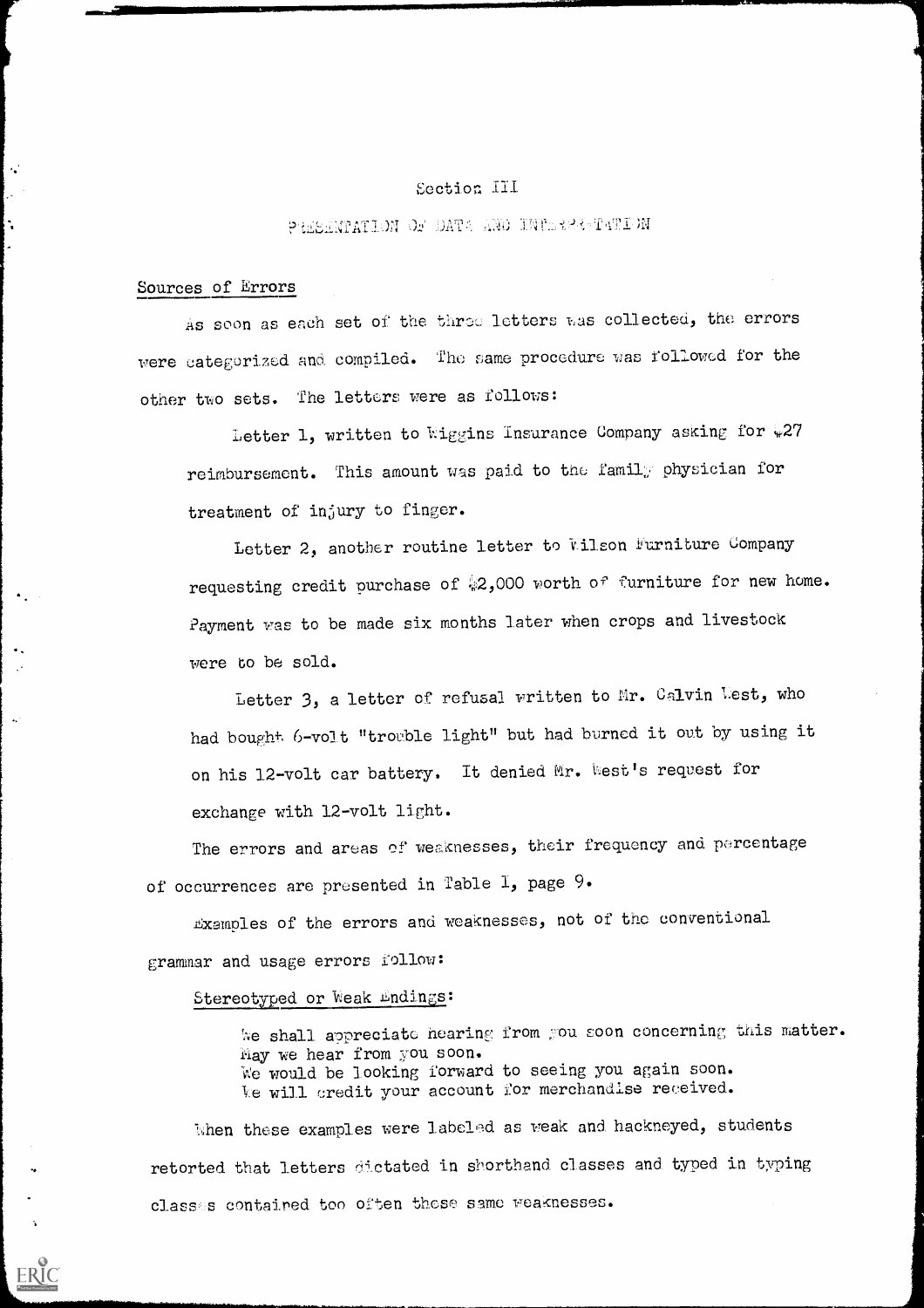# Pointless Assertions:

- In checking the "trouble light," we found that they were of no<br>further use.
- further use.<br>If the light had been returned in good condition, we could have been able to make an exchange or refund under terms of the
- guarantee. or If the light had been used on a 6-volt battery instead of a
- 12-volt battery . . .<br>If we had received the light before it had been used we would have been able to exchange it.

These assertions were wholly confined to the refusal letter in which customer had burned out his 6-volt light.

# Illogical Statements:

While you bought the 6-volt light for  $\&0.95$ , a 12-volt light costs  $\&9.95$ .

costs 89.95.<br>By giving our mail order customers a faster, lower-cost delivery, we encourage them to check all orders carefully. Because I always made cash purchases, mr. Johnson and I would like to buy about  $*2,000$  worth of furniture for our new nome.

With these, too, the samples were more prevalent in the refusal

#### letter.

 $\ddot{\phantom{a}}$  .

ERIC

# Laek of Sub prdination:

Aecently we built a new home, and we want to furnish all our rooms with new furniture. The Bank of Clarksville handles all of my financial transactions, and I have a balance of  $400$  in my account at this time. The injury was not serious, but it required eight stitches to close. I was treated by Dr. John Smith, and I paid my bill at that time.

This fault occurred about equally throughout the three letters.

Although only four out of a total of 21 errors, the foregoing errors, including the fault of not using coherence devices, total 47.9 per cent. All of these errors are directly or in some way related to faulty thinking. Even the stereotyped or weak endings, although not directly reflecting poor reasoning, do show shoddy mental application.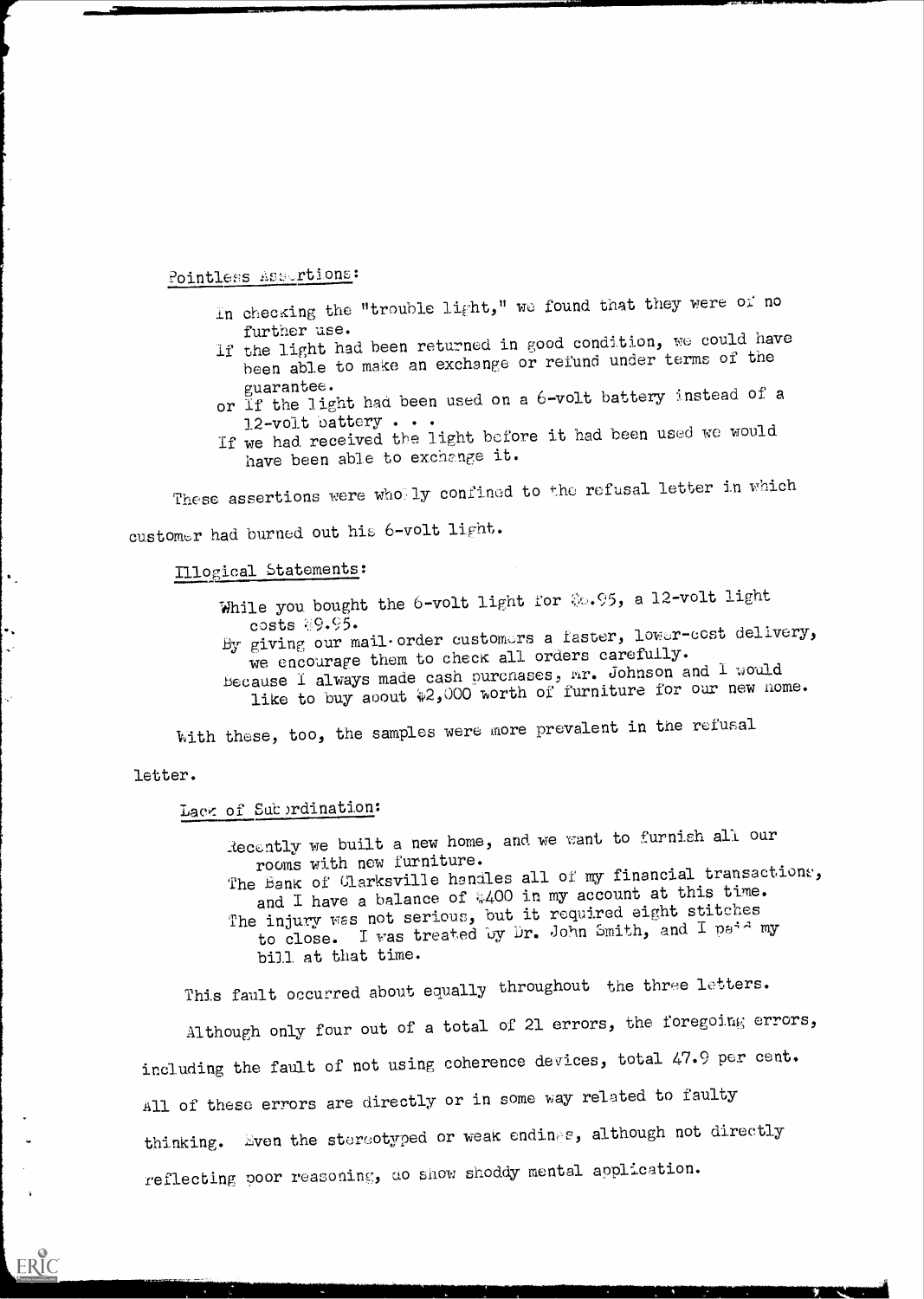Other errors that follow, while not as neerly as great in number of occurrences, still do reflect poor thought processes:

## Poor Choice of Words:

... my funds are unstable. . . . furniture would add othe structure. If the light had not bee, tampered with  $\cdots$ After the repair department had investigated your . . .

#### Repredancy, bordiness:

Split-level type of home In cash I have a balance of #400 A piece of land unich is about three acres in size in **Clarksville** Tags are attached to the lights to serve as reminders for our customers because we want to be sure they use the right battery when they plug the light in.

# Incorporating Obvious Idea in Principal Clause:

We have received the 6-volt trouble light you returned to us for refund. We have enclosed our new mail-order catalogue. Enclosed for our convenience is our self-addressed stamped envelope.

#### Not Being Forthright:

and it be possible for me to buy on credit? cease suggest a credit plan to meet my needs. ... as to my position for credit.

#### Stilted Expressions:

bill you please inform me if we, Mrs. Johnson and  $1, \ldots$ . Please extend credit privilege

#### Using Platitude:

ERIC

It is natural for human beings to make mistakes.

Lxamples of errors in grammar, usage, paragraphing, and coherence, have not been included, for they were of the standard variety.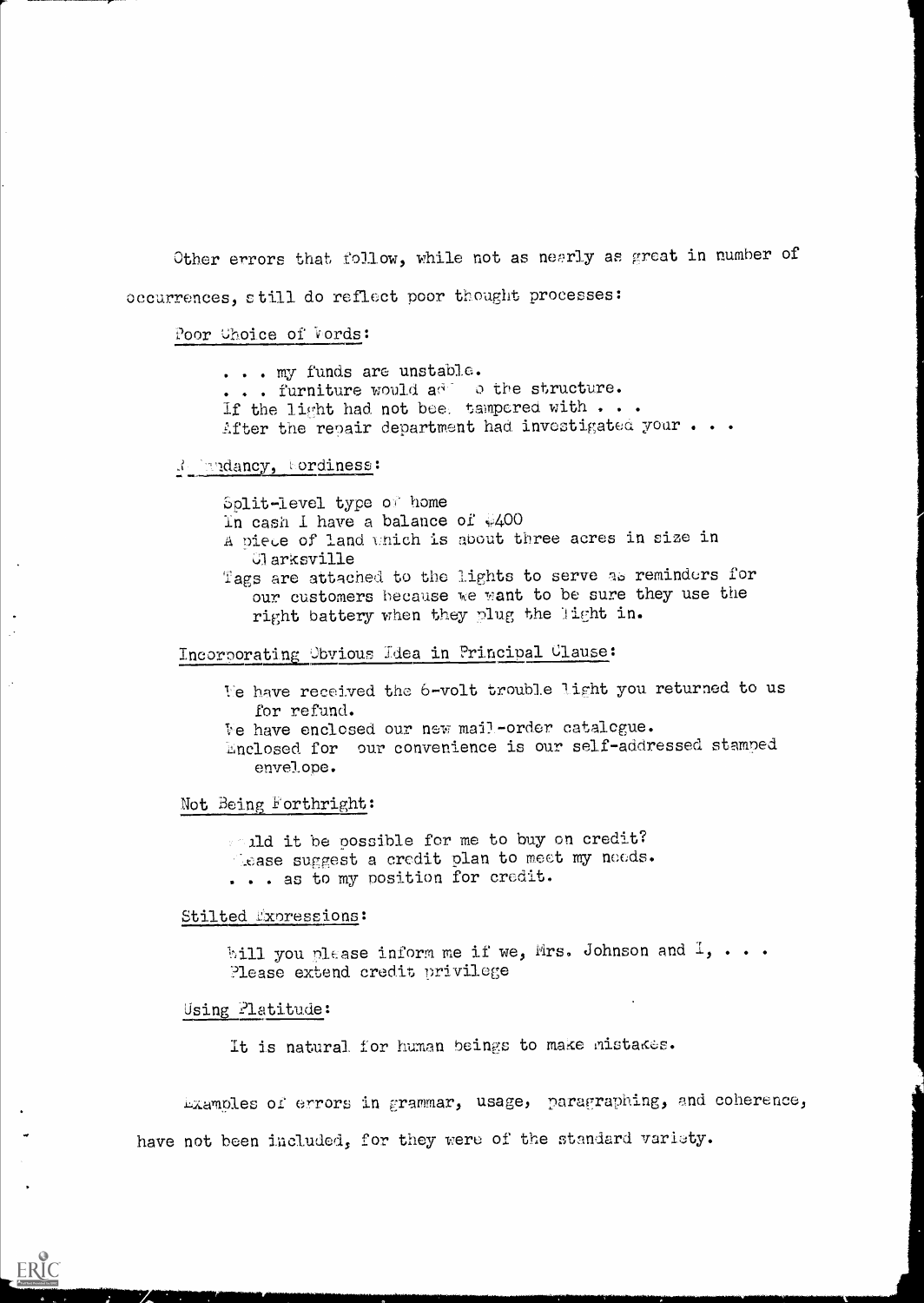# TABLE I

# FREQUENCY OF ERRORS AND WEAKNESSES

# Complied From 159 Letters

|                                                   | FREQUENCY               | PERCENTAGE | <b>RANK</b>    |
|---------------------------------------------------|-------------------------|------------|----------------|
| Stereotyped or Weak Endings                       | 25                      | 11.8       | 1              |
| Pointless Assertions                              | 22                      | 10.3       | $\overline{2}$ |
| Lack of Coherence Devices                         | 20                      | 9.4        | 3              |
| Illogical Statements                              | 18                      | 8.5        | 4              |
| Lack of Subordination                             | 18                      | 8.5        | 5              |
| Poor Choice of Words                              | 18                      | 8.5        | 6              |
| Redundancy, Wordiness                             | 17                      | 8.0        | $\overline{7}$ |
| Not Following Letter Plan                         | 17                      | 8.0        | 8              |
| Incorporating Obvious Idea in Principal<br>Clause | 16                      | 7.5        | 9              |
| Poor Paragraphing                                 | 10                      | 4.7        | 10             |
| Shift in Tense                                    | 8                       | 3.8        | 11             |
| Not Being Forthright                              | 5                       | 2.3        | 12             |
| Error in Subject-Verb Agreement                   | 4                       | 1.9        | 13             |
| Dangling Modifiers                                | $\overline{3}$          | 1.4        | 14             |
| Misplaced Modifiers                               | $\overline{\mathbf{3}}$ | 1.4        | 15             |
| Lack of Transitional Sentence                     | $\overline{2}$          | 0.9        | 16             |
| Stilted Expressions                               | $\overline{2}$          | 0.9        | 17             |
| Error in Pronoun-Antecedent Agreement             | $\mathbf 1$             | 0.5        | 18             |
| Shift in Voice                                    | $\mathbf{1}$            | 0.5        | 19             |
| Use of Platitude                                  | $\mathbf{1}$            | 0.5        | 20             |
| Negative Expression                               | $\mathbf{1}$            | 0.5        | 21             |
| TOTAL                                             | 212                     | 99.8       |                |

 $\left\vert \cdot \right\rangle$ 

 $\ddot{\bullet}$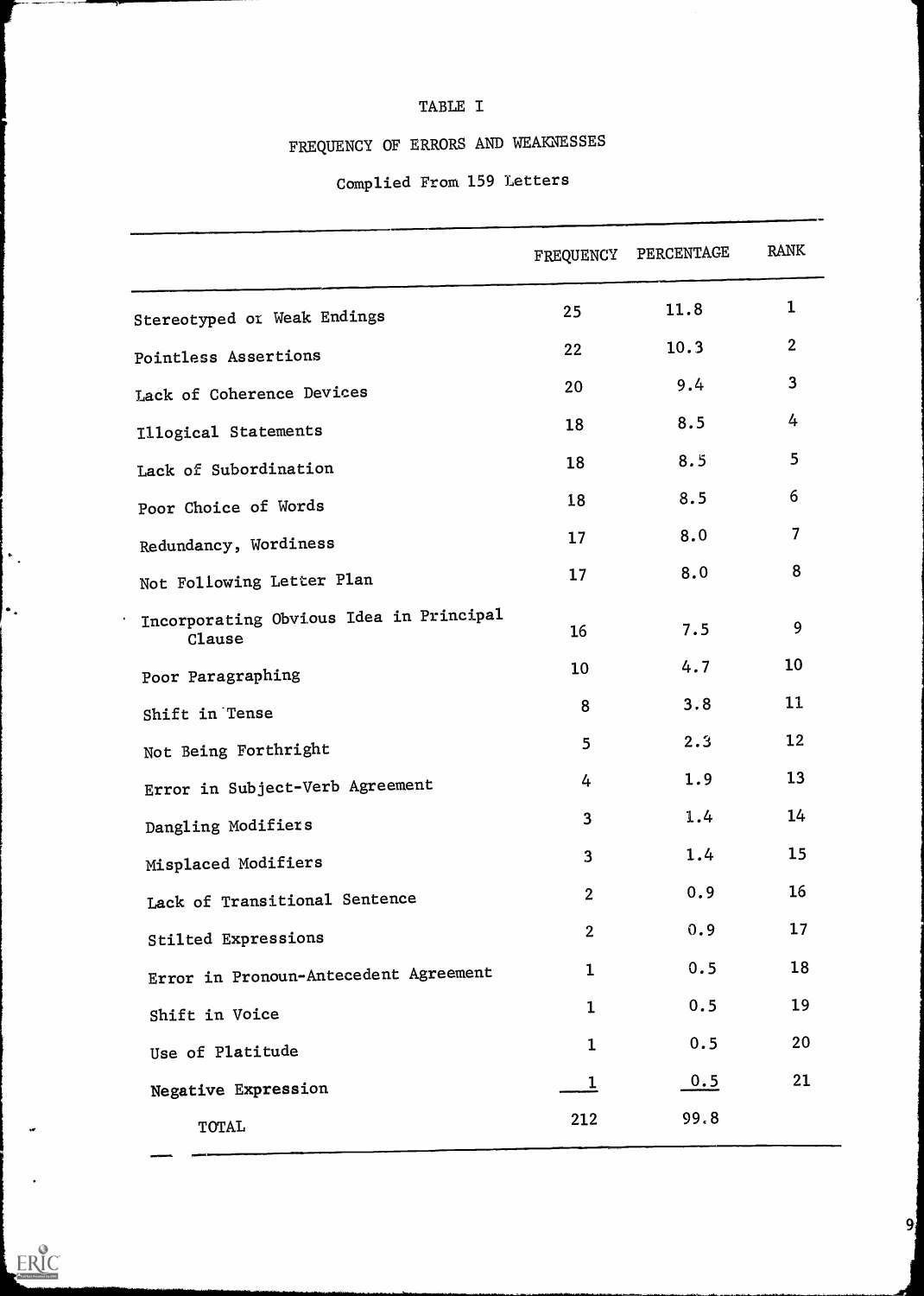# Comparison of Errors

÷

It now becomes evident that a comparison between errors pertaining to reasoning and errors in grammar and usage be made. This relationship is shown in Table  $II$ , page

As it is with nearly all such classifications, a number of these errors can be grouped under either headings. For example, lack of subordination could have been included under grammar-usage-construction category. Gonversely, lack of coherence device and transitional sentence and poor paragraphing could have been grouped under the reasoning group. ior these strongly reflect the student's grasp of his problem and the effective thinking nrocess that follows.

In any ease, these grounings 67.3 nor cent or 143 errors out of a total of 212 significantly indicate that weaknesses of most students are not in the area of grammar, usage, and sentence and paragraph structure, but in the area of reasoning: the selection of relevant ideas and the logical development of these ideas to achieve the action desired in a basiness communication.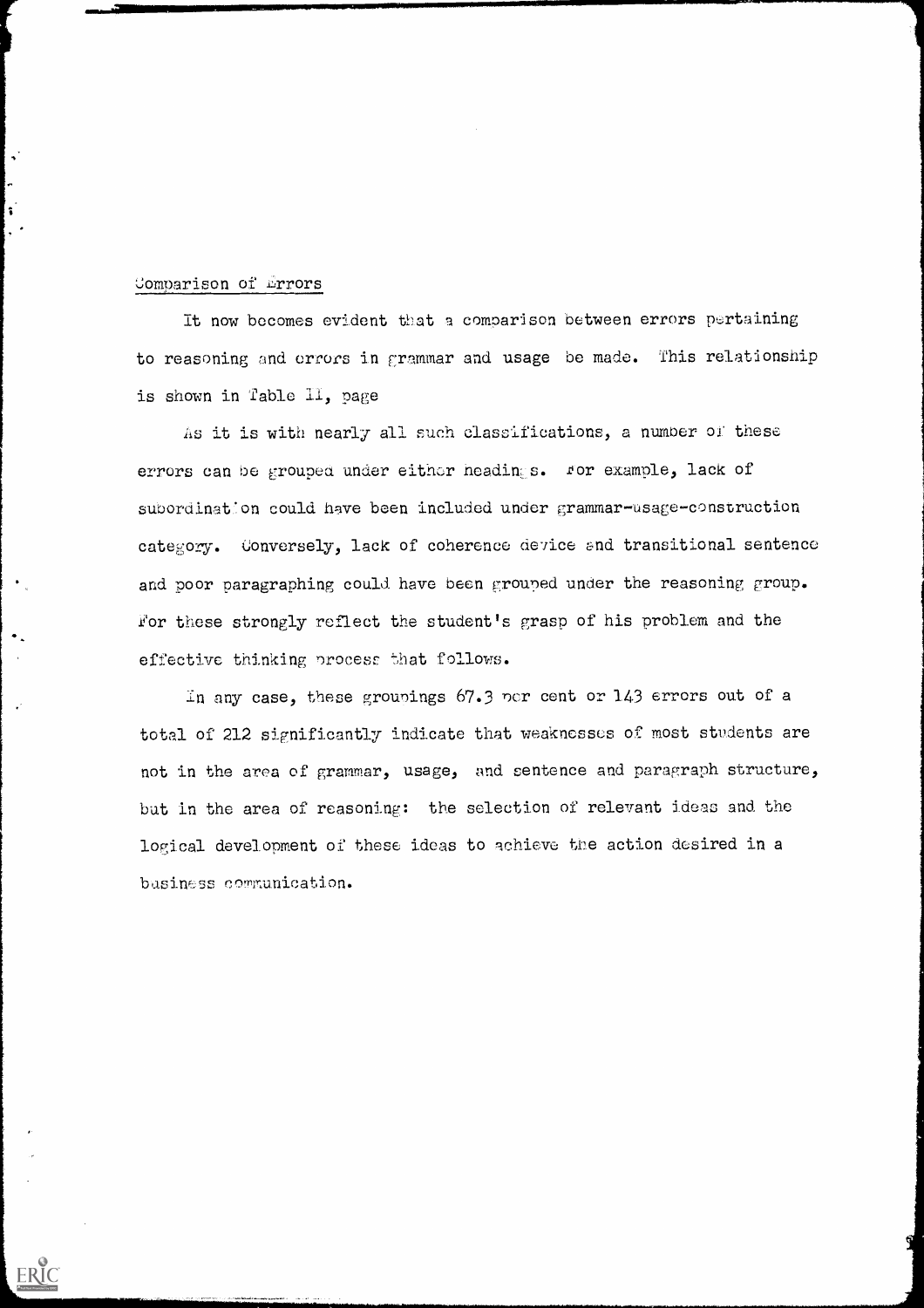# TABLE II

# RELATIONSHIP OF WEAKNESSES PERTAINING TO REASONING TO ERRORS IN GRAMMAR AND USAGE

 $\left\vert .\right\rangle$ 

 $\|\cdot\|$ 

 $\ddot{.}$ 

|                                                   | FREQUENCY          | PERCENTAGE  |  |
|---------------------------------------------------|--------------------|-------------|--|
| Stereotyped or Weak Endings                       | 25                 | 11.8        |  |
| Pointless Assertions                              | 22                 | 10.3        |  |
| Illogical Statements                              | 18                 | 8.5         |  |
| Lack of Subordination                             | 18                 | 8.5         |  |
| Poor Choice of Words                              | 18                 | 8.5         |  |
| Not Following Letter Plan                         | 17                 | 8.0         |  |
| Incorporating Obvious Idea in Principal<br>Clause | 16                 | 7.5         |  |
| Not Being Forthright                              | 5                  | 2.3         |  |
| Stilted Expressions                               | $\overline{2}$     | 0.9         |  |
| Negative Expression                               | 1                  | 0.5         |  |
| Use of Platitude                                  | $\mathbf{\perp}$   | 0.5         |  |
| <b>TOTAL</b>                                      | 143                | 67.3        |  |
|                                                   | FREQUENCY          | PERCENTAGE  |  |
| Lack of Coherence Device                          | 20                 | 9.4         |  |
| Redundancy, Wordiness                             | 17                 | 8.0         |  |
| Poor Paragraphing                                 | 10 <sub>1</sub>    | 4.7         |  |
| Shift in Tense                                    | 8                  | 3.8         |  |
| Error in Subject-Verb Agreement                   | 4                  | 1.9         |  |
| Dangling Modifiers                                | 3                  | 1.4         |  |
| Misplaced Modifiers                               | $\overline{3}$     | 1.4         |  |
| Lack of Transitional Sentence                     | $\overline{2}$     | 0.9         |  |
| Error in Pronoun-Antecedent Agreement             | $\mathbf 1$        | 0.5         |  |
| Shift in Voice<br><b>TOTAL</b>                    | $\mathbf{1}$<br>69 | 0.5<br>32.5 |  |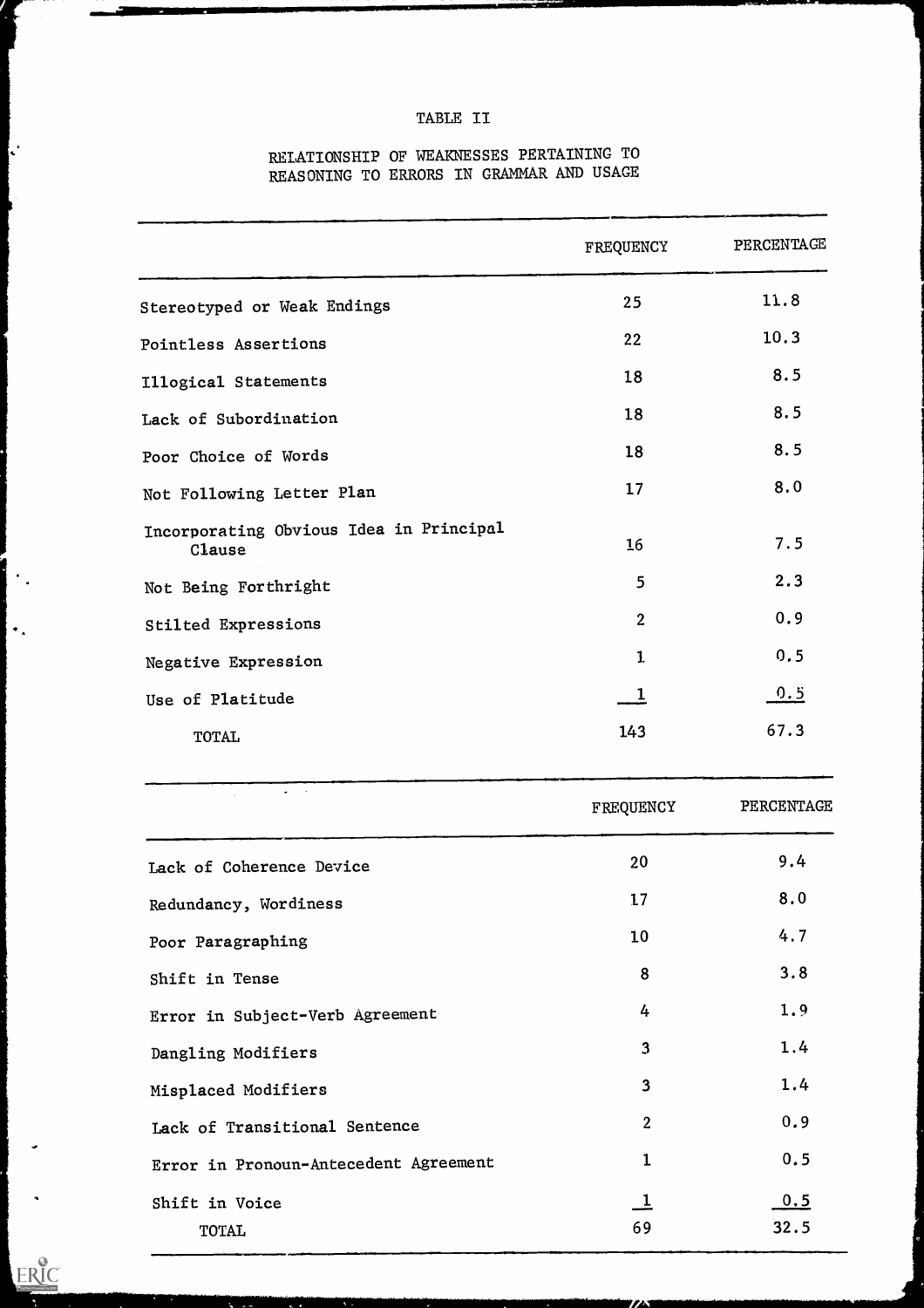## Section IV

## GONCLUSIONS AND RECOMMENDATIONS

## Summary

This study was made to determine the most prevalent errors and areas of weaknesses that are found in letters written during tne first several weeks in Business Communications classes at Lapiolani Community College. After the errors were categorized, 21 different inaccuracies were compiled and ranked according to frequency. In comparing veaknesses pertaining to reasoning with conventional errors in usage, the ratio was slightly higher than 2:1.

# Conclusions

Although students have successfully completed the prerequisite courses and review work or style--word choice, sentence and paragraph construction, conventions of grammar, spelling and punctuation--these do not, taken in this sequence, prepare the student to write a piece of effective business communication.

Not forewarned of the real conditions, textbook authors and most instructors have been emphasizing these areas and not giving enough attention to excite and snarpen the student's reasoning powers.

# Aecommendations

ERIC

Of vital importance, therefore, even when such areas as building vocabulary is taken, is the concern that in-depth study of words should go beyond to the connotative aspects and levcls of usage, for a businessman is constantly in need of words that do not offend as well as those that are highly complimentary.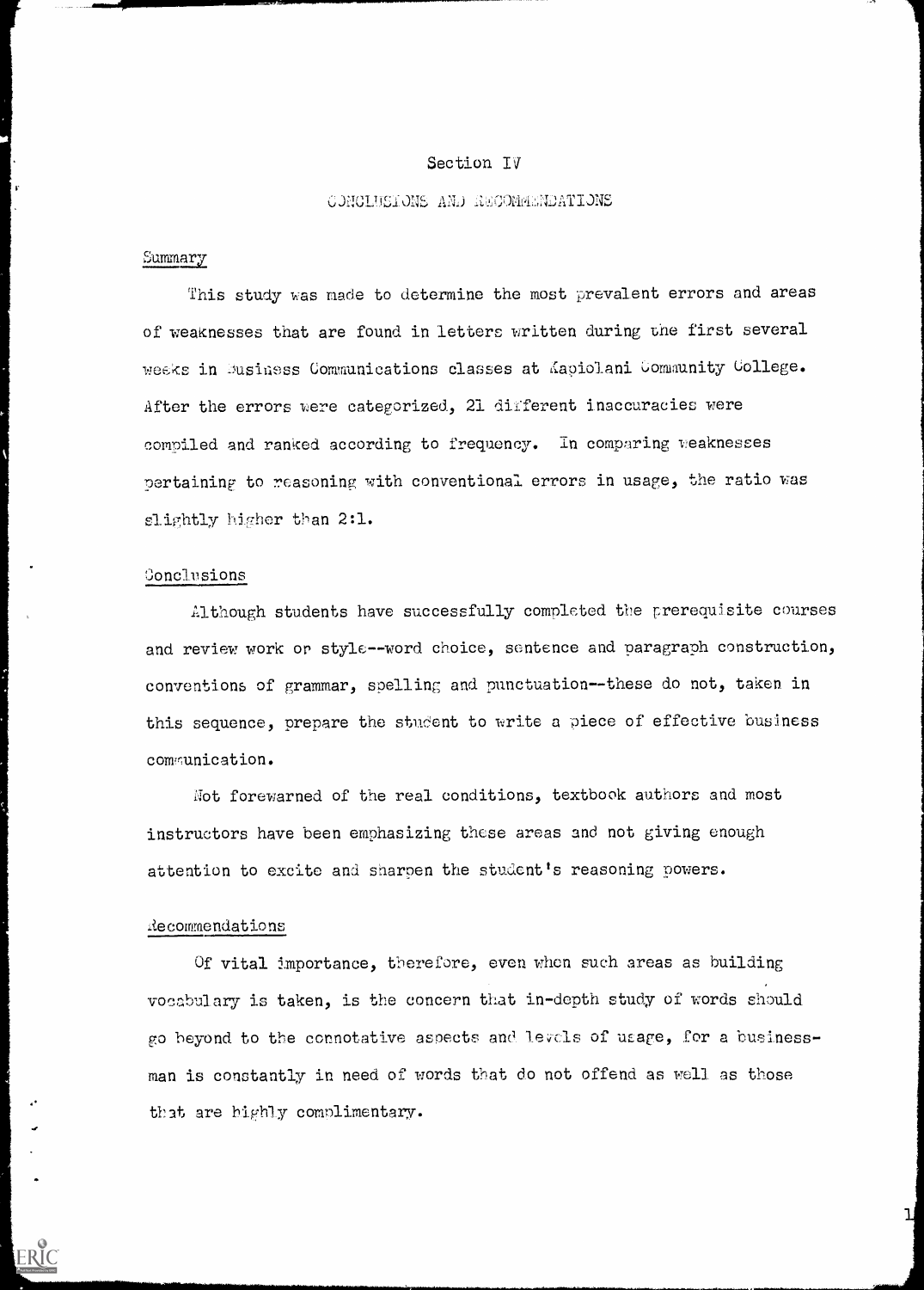In a sentence or a paragraph structure, a student must also be made aware of the importance of one idea over anotherand given the ability to construct them in order to effect this relationship. Along with this, economy of expression and avoiding circumlocution will be a continuing and supporting preparatory work.

This presentat. should then lead into unity or holding a tight leash on ideas: by weeding out obvious ideas in principal clause, stereotyped expressions, lack of subordination. In this regard, besides doing all the work himself, the instructor should enlist the help of the shorthand and typing teachers, for letter samples used in drill work in these classes appear to run counter to all that the business communication instructor is trying to do. For a start, the acquisition of newer texts and tapes in their classes must be recommended. If not, these skill subject teachers should be asked to make known the existence of these inaccuracies in their letters.

But most important to this work is the adoption of the case method approach to business problem solving. Analyzing problems, judging reader response, weighing values, and arriving at sound solutions should be given step-by-step treatment as frequently as possible through classroom discussions, not as assignments to be done in isolation in the student's study room. Indeed, developing the power to reason and to reason effectively is the most crucial factor in learning tu write good business communications.

At this point, one may hasten to interject that all of these, to some degree, are covered in English 21, Basic Composition, and therefore such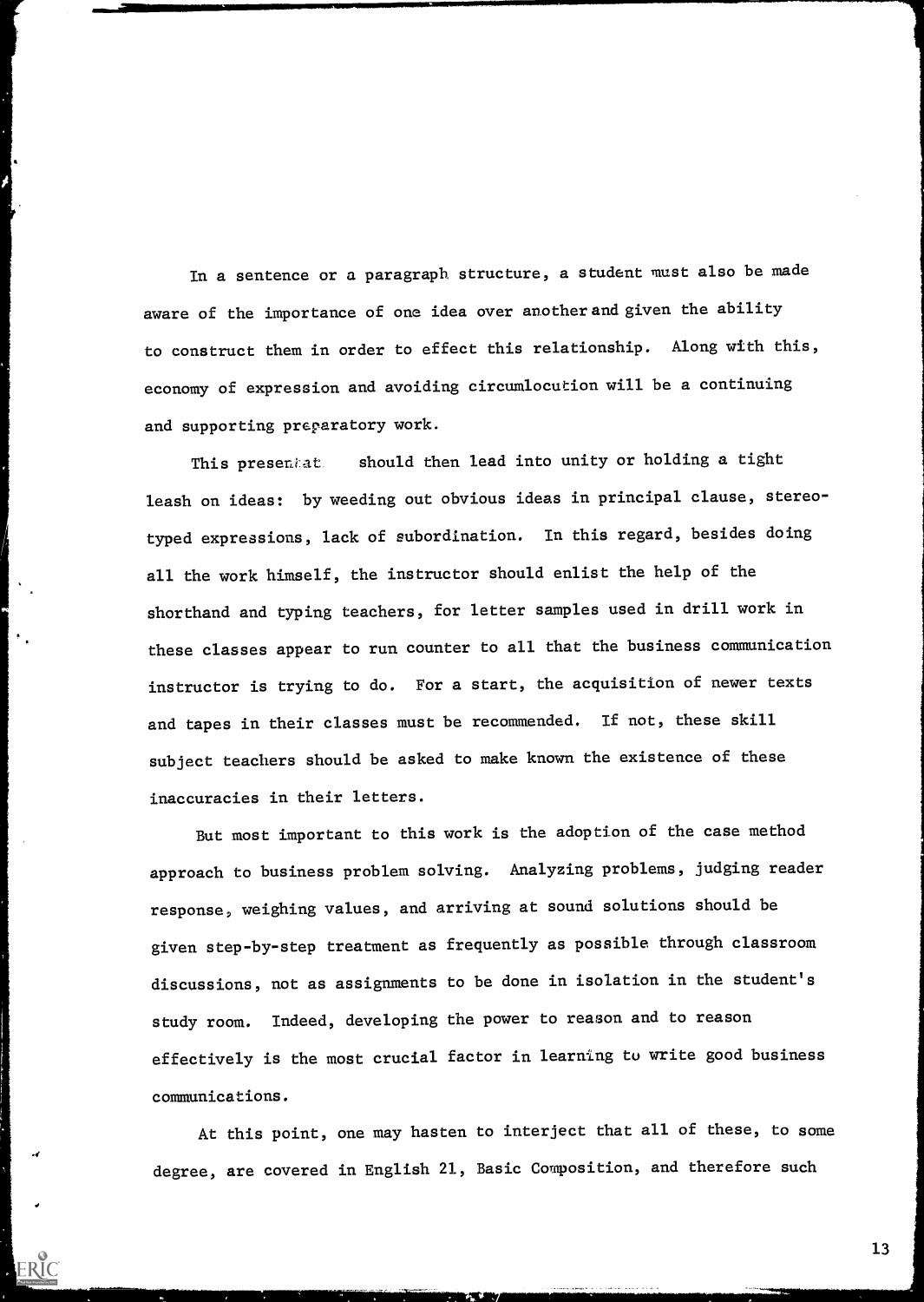a treatment will become sheer repetition. This is true. Nonetheless, as shown by the results, the fact remains that they still need this work; and so it remains for the instructor to give more--not less--of the same work. However, it must always be kept in mind that they will become meaningful and beneficial only if the problems are clothed in real-life business procedures and situations.

Ä

 $\label{eq:ex1} \underset{\underset{\text{PartRate Proofates by ERIC}}{\sum} }{\sum}$